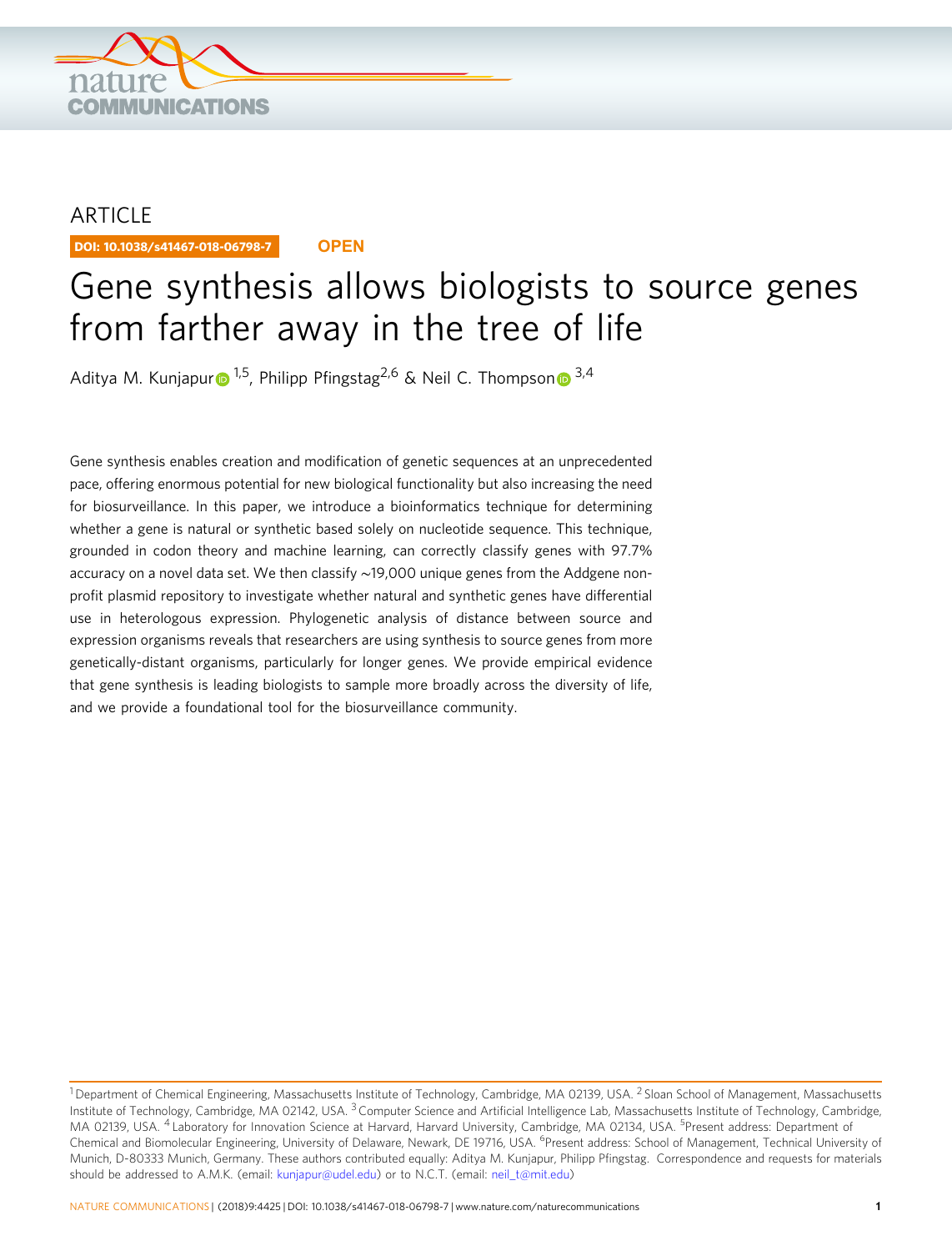Biologists and bioengineers often transfer genes across organisms to test genetic hypotheses or to endow their favorite model organisms with novel traits or functionality<sup>[1](#page-8-0),2</sup>. In the first industrial example of recombinant DNA technology, Eli Lilly and Genentech expressed a synthetic gene encoding human insulin in the model bacterium Escherichia  $\text{coli}$  for drug manufacturing<sup>3</sup>. Soon afterwards, biologists began sourcing genes encoding thermostable polymerases<sup>[4](#page-8-0)</sup> from thermophilic bacteria and the well-known green fluorescent protein  $(GFP)^5$  from the jellyfish as research tools. More recent biological research focused on mammalian models has featured considerable introduction of bacterial genes, notably the targeted genome editing tool CRISPR-Cas9<sup>[6](#page-8-0)–[8](#page-9-0)</sup> and tools for optogenetics<sup>[9,10](#page-9-0)</sup>. The growing field of synthetic biology also drives gene transfer because the genome sequences of non-model organisms present a treasure trove of potentially novel and orthogonal genes for testing in model organisms $11,12$ .

Using DNA synthesis to transfer synthetic gene sequences from one organism to another may succeed where transferring natural gene sequences would fail. Although natural genes have the potential for direct transfer from one organism to another because of the universality of the genetic code, many such sequences would express poorly when moved into a new organism because of differences in codon usage, GC content, or the presence of expression-limiting regulatory elements $13,14$ . These concerns only worsen as sequence length increases because the potential for problematic codons increases, as does the time required to manually convert these codons using PCR-based or restriction enzyme-based approaches. Such constraints can limit what genetic engineers accomplish.

In contrast with these restrictions on moving genes using traditional methods, gene synthesis can faithfully and rapidly recode natural sequences of large lengths $15,16$ . Recoding algorithms harness synonymous codons that more closely reflect the expression organism and preserve the natural protein sequence<sup>[17](#page-9-0)</sup>. Though the subtle implications of codon choice for the rate and quality of protein production are still being understood $18,19$ , such codon-optimization is so valuable for expression that commercial gene synthesis service providers typically offer this option by default. We posit that codonoptimization offers a promising way to identify synthetic genes and the engineered organisms that contain them and thus provides the first way, to the best of our knowledge, to identify synthetic sequences from sequence alone. In the past, such engineering efforts could have been detected through the scars from gene editing, but such methods are becoming obsolete because of advances in scar-less molecular cloning<sup>[20,21](#page-9-0)</sup> and genome engineering techniques<sup>22</sup>

The ability to accurately identify synthetic genes enhances biosurveillance for organisms taking on non-native traits, which may be harmful or illicit. Although commercial DNA synthesis suppliers screen orders for similarity to select agents $23-26$  $23-26$ , detection of synthetic genes within organismal genomes is particularly valuable for cases where conventional biosecurity control could be circumvented, such as when synthesis is done on a nonregulated machine. Such detection is also relevant for biosafety in the event of accidental release of engineered organisms. The importance of additional biosurveillance capability has been articulated widely, for example by a major U.S. bipartisan bio-defense study<sup>[27](#page-9-0)</sup>, ongoing U.S. intelligence agency research programs[28](#page-9-0) and in agricultural contexts by the USDA Animal and Plant Health Inspection Service<sup>29</sup>. Furthermore, a June 2018 report commissioned by the U.S. National Academies identified that making existing bacteria more dangerous and in situ production of harmful biochemicals are two topics that warrant the most concern<sup>[30](#page-9-0)</sup>.

In addition to its biosecurity relevance, such classification could shed light on whether researchers in the life sciences are using synthetic genes differently than natural genes. We investigate these trends in the Addgene plasmid repository $31$ , which is a fruitful place to investigate these trends because it is a go-to repository for academic access to plasmids $32$ , as well as the mostused source for CRISPR-Cas9<sup>33</sup>. This prominence is evidenced in the rapid rise of the number of plasmids deposited over time (Fig. [1](#page-2-0)a), orders per year (Fig. [1](#page-2-0)b), and new labs depositing plasmids (Fig. [1c](#page-2-0)). Addgene is also used across a wide variety of expression platforms (Fig. [1d](#page-2-0)). Furthermore, the Addgene database has the distinct advantage of being publicly viewable (in contrast with the undoubtedly large, but proprietary databases in the biotechnology industry). Reliance on synthesis is likely to be most important for long sequences, where codon mismatches would be more challenging to address with traditional methods and for sequences transferred to more dissimilar organisms where the codon mismatch would be greatest<sup>14</sup>. At the same time, gene synthesis is usually more expensive than amplification of natural DNA, and synthesis cost, time, and error rates increase as sequence length increases $15$ . Thus, we expect to see differential usage patterns in the Addgene data: with natural sequences used for shorter, genetically-proximate transfer and synthetic sequences used for longer, genetically-distant transfer. Ideally, our hypothesis on genetic distance could be tested directly using codon usage mismatch, but because codon usage tables are not available for many of the organisms that we study, we instead test our hypothesis using a correlate  $34$ : evolutionary genetic distance.

Based on the biological and engineering implications of synthesis, we postulate a set of features that have the potential to distinguish synthetic sequences. To discern which of these are most predictive, we construct two reference sample sets, each comprised of known synthetic and known natural sequences. Using the first of these, our training set, we evaluate the predictiveness of the features using machine learning techniques. Interestingly, some commonly-known distinguishers (e.g., rare codon content) provide no additional benefit for our predictor. Having decided on a predictor, we examine its predictiveness outof-sample using our larger second reference sample or test set. We can correctly classify 97.7% of those sequences, confirming that our scalable, sequence-only method for detecting synthetic genes is highly effective. After analyzing ~19,000 Addgene sequences, we find that the average genetic distance between source and expression organism is greater for synthetic genes than natural genes and that this difference increases at longer sequence lengths. Our findings of how gene synthesis is being used in public repositories reinforce the importance of our technique for biosurveillance and affirm that synthesis accelerates human-directed gene transfer across the tree of life.

#### Results

Classification scheme for natural or synthetic genes. Many plausible definitions could be used for defining whether a sequence is natural or synthetic. We define a natural gene sequence as one that is found in naturally occurring genomes or metagenomes, including sequences that contain small deviations such as those resulting from natural evolution or from minor human interventions such as appending of short tags. We also consider complementary DNA (cDNA) sequences as natural given that they can be generated from naturally occurring messenger RNA using reverse transcription. In contrast, we apply the term synthetic to gene sequences that contain significant deviations from any single known contiguous naturally occurring sequence. We determined what constituted a significant deviation empirically by applying machine learning techniques to training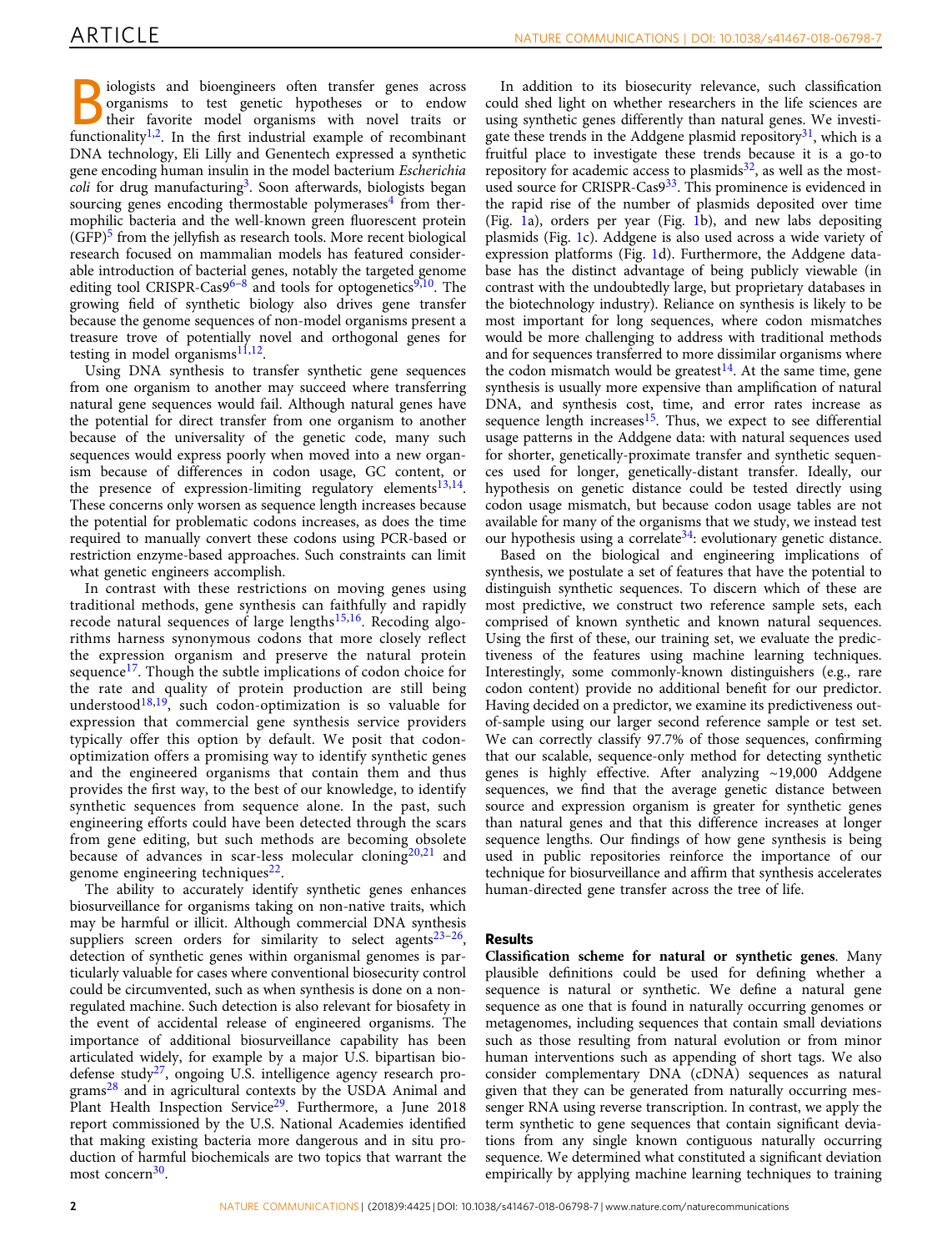<span id="page-2-0"></span>

Fig. 1 Descriptive statistics of the Addgene plasmid repository, a representative source of sequences used in academic biological research. a Number of plasmids deposited per year during 2006-2015 in Addgene. b Number of orders per year from Addgene. c Number of unique depositing principal investigators (PIs) per year. d Share of deposits and orders for plasmids across different expression platforms

and test sets of natural and synthetic sequences that we validated manually by sourcing them from sequence databases or from publications. Our definition is pragmatic and has limitations which reflect that we are only using the nucleotide sequence for the classification. For example, it is necessarily the case that if a researcher ordered synthesis of a gene sequence that was identical in every base to a natural sequence, we would classify that gene as natural.

To learn which attributes best predict this classification, we considered two sets of quantitative attributes: intrinsic properties that we could determine from the sequence (such as GC content and rare codon percentage); or comparative properties that we could determine through similarity comparisons with a reference sequence database (such as query coverage—"QCov"—or percentage identity – "%Id") (Fig. [2](#page-3-0)a, see Methods for full set of properties considered). We hypothesized that most of these properties would improve classification accuracy. To gather the comparative information, we used nucleotide Basic Local Alignment Search Tool $35,36$  (BLASTn) to test each sequence against the National Center for Biotechnology Information (NCBI) RefSeq database, a comprehensive database of naturally occurring genomes, metagenomes, and cDNA libraries  $37,38$ , and extracted comparison data for the best alignment entry.

Because many published or publicly disclosed codonoptimization procedures use a weighted Monte Carlo approach proportional to codon abundance (or codon adaptation index,  $CAI)^{39-43}$  $CAI)^{39-43}$  $CAI)^{39-43}$  $CAI)^{39-43}$  $CAI)^{39-43}$ , we surmised that there might be an effective cutoff value for %Id below which there should only be synthetic sequences. To quantify this theoretical cutoff, we pursued two strategies. First, we computed the average expected %Id of a nucleotide sequence assuming randomized codon-substitution without weighting by the codon usage of any particular organism. Each codon substitution thus produced an expected %Id based only on the number of codon possibilities for each amino acid and the nucleotide substitutions between them. Weighting these values by the amino acid occurrence frequency in nature $44$ indicates that a randomly codon-substituted sequence should, on average, have 78 %Id compared to the starting non-substituted sequence (Supplementary Tables 1–3). This provides the baseline against which we compare our second strategy, which tests the expected %Id from codon-optimization for specific organisms. We did stochastic simulations of all potential pairs of 16 different organisms, using their actual codon usage tables. On average, these simulations provided similar results. For example, expression of human sequences in other organisms (Fig. [2](#page-3-0)b) had an average of 75 %Id. All simulation averages fell below 85 %Id. Codon optimization across other organism pairs revealed important variation from the 75 %Id average: organisms with highly-dissimilar codon usage produced 65 %Id on average, whereas optimizing organisms with highly-concentrated codon usage back to themselves produced 85 %Id on average (overall distribution summarized in Fig. [2](#page-3-0)c, the 'shoulders' of which, at 65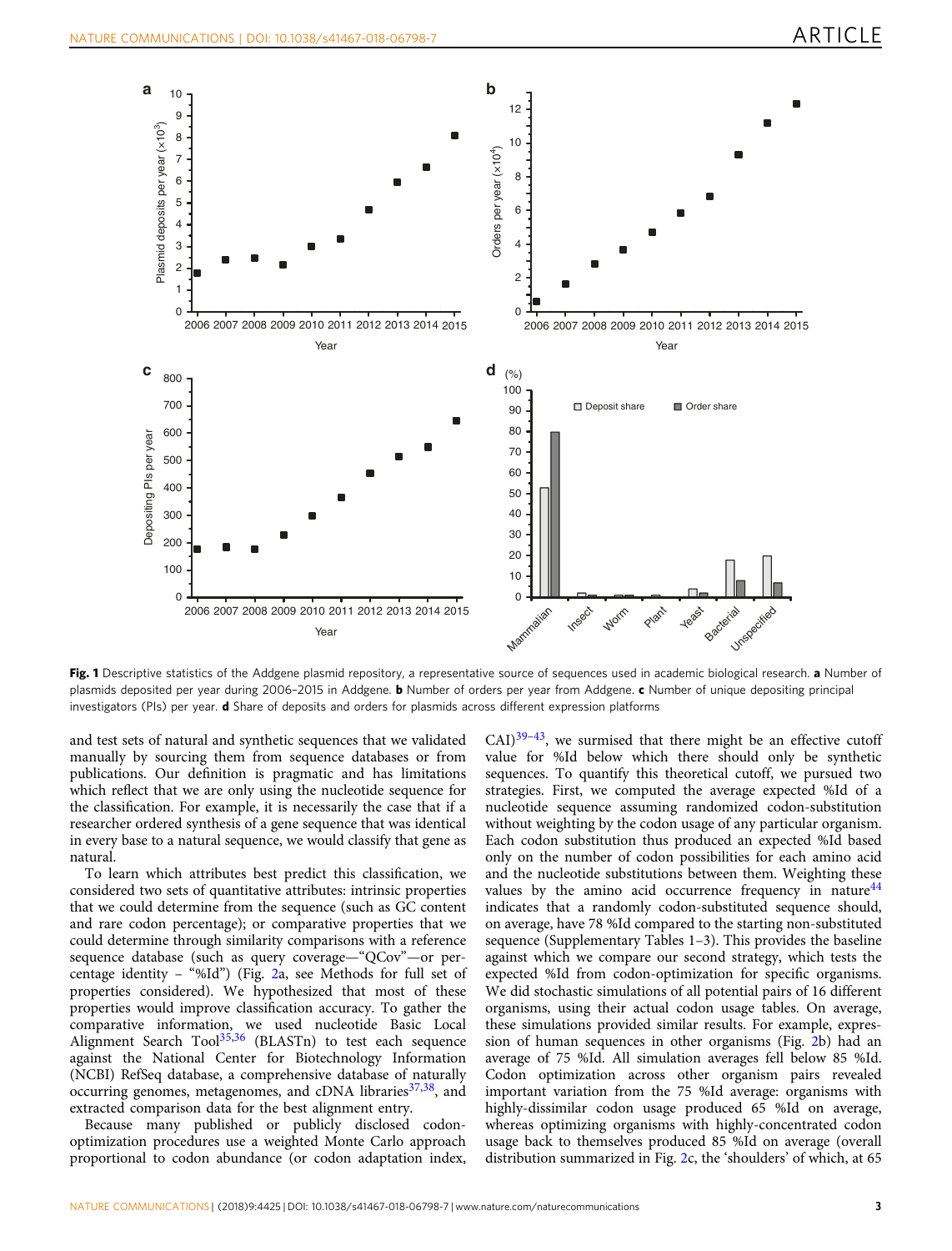<span id="page-3-0"></span>

Fig. 2 A nucleotide-based sequence classification scheme for determining natural and synthetic gene sequences. a Cartoon depicting different machine learning input variables that were tested as possible predictors. **b** Simulated sequence percentage identity (%Id) of a codon-optimized sequence originating from 16 organisms (including model organisms and organisms with distinct codon usage) for expression in H. sapiens. Shown is the median, surrounded by the gray interquartile range, with whiskers extending to 1.5x the interquartile range, and circles for outliers. c Simulated %Id resulting from pair-wise codonoptimization of a hypothetical sequence for all 16 organisms and aggregating by expression organism. **d** Results from application of classification scheme to a manually constructed test set of natural (N = 78) and synthetic (N = 95) gene sequences for expression in Escherichia coli, Saccharomyces cerevisiae (baker's yeast), and Homo sapiens. Regions colored in green represent the proportion of sequences successfully identified by our classification scheme, and regions in red represent unsuccessful cases. e Overall classification workflow. f Share of natural and synthetic sequences deposited to the Addgene repository, as determined by application of classification scheme

and 85%, represent these extremes). Because model organisms contain more typical codon usage, transfers of genes between two organisms with extreme codon-usage are infrequent. Together our theoretical analysis suggests that Monte-Carlo based codon optimization methods leave telltale signals in the %Id when compared back to the pre-codon-optimization sequence.

To empirically determine which attributes could inform our classification and what quantitative thresholds would be appropriate, we pursued a supervised machine learning approach that considered the full set of previously mentioned variables. We constructed a training set consisting of 83 gene sequences populated with natural and synthetic genes for expression in E. coli, Saccharomyces cerevisiae (baker's yeast), and Homo sapiens (Supplementary Tables 4–11). Synthetic genes included in training and test sets were identified from several independent databases using keyword searches for terms such as "synthetic" or "codon-optimized" and manually verified from user-provided annotation or the methods section from the corresponding publication. We applied random forest machine learning<sup>[45,46](#page-9-0)</sup> to this training set and determined that sequence %Id below 85% was the best predictor of a synthetic sequence, aligning well with our theoretical results. Using this classification criterion on a test set of 173 manually identified sequences yielded 97.7% accuracy (Fig. 2d). This also aligns well with our theoretical simulation results, which predict that 98.6% of synthesized sequences will lie below the 85 %Id threshold. To further validate this threshold, we performed a simple parameter sensitivity analysis using our test set. This demonstrated that other %ID cutoffs are not as effective (Supplementary Table 12). Interestingly, our random forest approach did not identify GC content or rare codon content as an effective predictor.

Application of the classification scheme to the Addgene data. We applied our classification scheme to the 19,334 unique genes contained in the Addgene database from 2006–2015 to determine which were synthetic and which were natural (Fig. 2e). For this analysis, we excluded genes encoding known antibiotic resistances based on BLASTn of the Addgene database against reference antibiotic resistance sequences. We also excluded genes that were likely to encode fusion proteins (see Online Methods).

We found that the share of synthetic gene sequences deposited in Addgene has increased over time (Fig. 2f). By 2015, synthetic sequences made up over 20% of the genes in newly deposited plasmids, up from less than 1% in 2006. The increasing abundance of synthetic sequences is consistent with the order of magnitude decrease in the cost of gene synthesis over this period $47,48$  $47,48$  $47,48$ .

Examination of differential transgene expression. Using our classification and BLASTn results, we investigated patterns of source and expression organisms for natural and synthetic gene sequences. Because Addgene expression fields contained terms broader than specific organisms, we grouped expression into six categories: Mammalian, Worm, Insect, Plant, Yeast, and Bacteria (Supplementary Table 13) and use this as the expression organism. We determine the source organism by considering the organism corresponding to the best alignment entry (also known as the maximal-scoring segment pair) for a gene sequence. An alternative approach to finding the source organism would have been to use BLASTx to identify the source organism in addition to BLASTn to identify %QCov and %Id. In practice such an approach has important drawbacks, for example more sparsely populated reference databases (see Online Methods).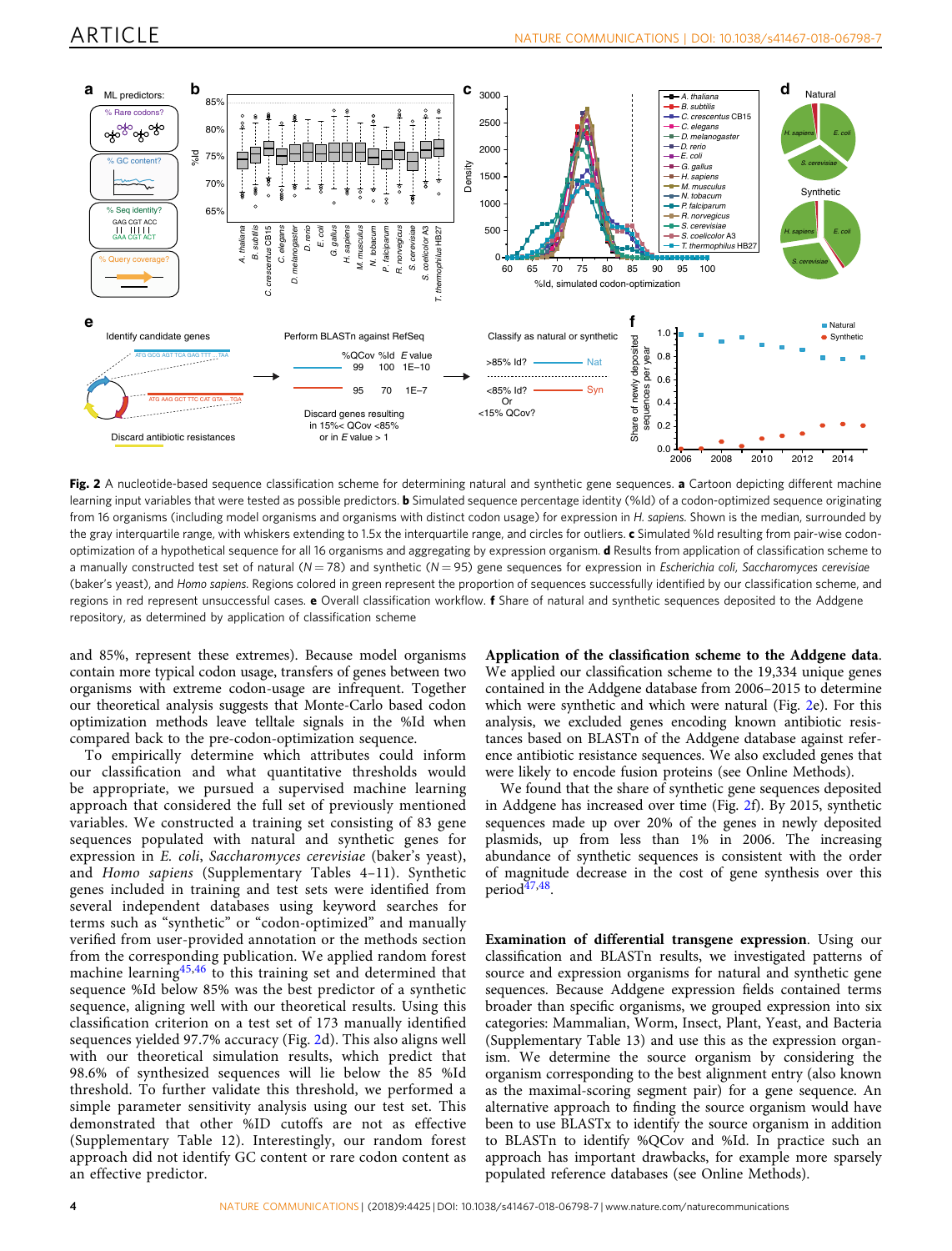Many synthetic sequences resulted in no BLAST alignment to any sequence in the RefSeq database, and these were designated as "No Hit." Sequences that result in "No Hit" are likely to be de novo synthetic sequences that deviate from any known protein. We report the proportion of sequences that fit into this category and where they are expressed because this is of independent interest, but we ignore these sequences for subsequent genetic distance calculations since they lack a source organism. Additionally, for sequences that best aligned to viral sequences, we included a "Virus" category that exists outside of taxonomic relationships for living organisms. We binned all sequences with available source organisms by phylum in accordance with NCBI taxonomic practice.

A precise determination of genetic distance between source and expression organisms is not possible using existing taxonomic systems because they are not quantitative and because such comparisons cannot be made at the phylum level. Instead we estimate genetic distance using 16 S or 18 S ribosomal RNA ( $rRNA$ ) sequence from the SILVA database<sup>[49](#page-9-0)</sup>.  $rRNA$  is highly evolutionarily conserved and can function as an evolutionary chronometer since 18 S rRNA is the eukaryotic nuclear homolog of 16 S rRNA in prokaryotes $50,51$ . We constructed a phylogenetic tree using the web tool Phylogeny. $fr<sup>52</sup>$  $fr<sup>52</sup>$  $fr<sup>52</sup>$  and extracted genetic distance estimates for each source-expression pair based on the most-common organism in that phylum in the Addgene database (Fig. [3a](#page-5-0) and Supplementary Fig. 1). These genetic distances represent the fraction of mismatches at aligned positions, as is conventional in phylogenetic analysis. Because we are measuring the distance between the source and expression organisms (and not to the specific query sequence), our measure of genetic distance for the usage of a sequence is independent of whether or not it is classified as synthetic.

We display heatmaps showing the number of natural and synthetic gene sequences in the Addgene database corresponding to source-expression category pairs across the 22 most common phyla (Fig. [3b](#page-5-0)). From these heatmaps, we can make several observations about the relative magnitude of phylum sourcing, the kinds of gene transfers occurring, and the differences in these aspects between natural and synthetic genes. Though the most common expression system for Addgene plasmids is Mammalian, the largest source of unique gene sequences by a significant margin based on BLASTn is Phylum Proteobacteria. The next largest sources of unique gene sequences are Phylum Chordata, viruses, and Phylum Cnidaria, respectively. This may reflect the relative focus on studying vertebrate and viral genes, as well as the importance of GFP in biological research. Sequences sourced from Proteobacteria are used at approximately similar levels in Mammalian and Bacterial expression systems, regardless of whether the sequence is identified as natural or synthetic. On the other hand, sequences sourced from Chordata are predominantly used in Mammalian expression systems, regardless of whether the sequence is identified as natural or synthetic.

These heatmaps demonstrate significant transgene expression for both natural and synthetic gene sequences. The most frequent type of transfer is from source phylum Proteobacteria to Mammalian expression. Though this may be consistent with the predominance of deposits and orders of mammalian expression constructs from Addgene, it is striking that the frequency of transfer from the source phylum Chordata to bacterial expression (essentially the reverse phenomenon) is far lower. A higher-level pattern observable in the heatmaps of Fig. [3](#page-5-0)b is their relationship with genetic distance shown in Fig. [3](#page-5-0)a. If genes were being most commonly expressed in their source organism, one would observe hotspots in Fig. [3](#page-5-0)b along a diagonal axis roughly from upper-left to lower-right. These hotspots are clear for animal expression platforms for both natural and

synthetic genes. For natural genes, the pattern extends into many bacterial sequences (hotspots on the lower-right). However, for synthetic genes there is a marked change in the trend for bacterially sourced sequences. Hotspots frequently appear on the lower-left, indicating a high-frequency of mammalian expression of bacterially derived, synthetic sequences.

Genetic distances between source and expression organisms. From these heatmaps it is difficult to quantify the differences in expression of natural and synthetic genes. Thus, we calculated genetic distances between the source and expression organism for each sequence. Overall, consistent with our main hypothesis, we find that the average genetic distance between source and expression organisms is greater for synthetic than for natural gene sequences, and that this distinction is highly statistically significant. Table [1](#page-6-0) shows these results through a series of regression specifications. In all cases, Synthetic is a binary variable which is 1 if our classification system deems that sequence synthetic, and 0 otherwise. Specification (1) shows that expression with synthetic sequences is, on average, 0.077 units ( $t$ -test  $p$ -value < 0.01) farther from the source organism than are natural sequences. Specification (2) shows that the gap between the genetic distance between synthetic and natural sequence use grows with sequence length, with each extra kilobase adding  $0.117$  units (*t*-test *p*-value <  $0.01$ ) to the difference. Specifications (3) and (4) confirm the finding of specification (2), but use the alternative dependent variable Cross Kingdom, which is a binary variable equal to 1 if the expression is cross-kingdom and 0 otherwise. These trends remain even if CRISPR-Cas9 sequences are excluded from the analysis (Supplementary Table 14). Figure [4](#page-6-0) uses a non-parametric local regression (loess) to show the relationship between gene length and genetic distance, for both natural and synthetic sequences. The shaded regions represent one standard error.

Our results suggest that the longer a natural gene sequence is, the less likely it is to be transferred into another organism by researchers. This observation is consistent with the perception that longer unmodified gene sequences are generally more difficult to express and that, as sequence length grows, so does the likelihood that there will be sequence regions that are troublesome to express in another organism. In contrast, synthetic sequences experience little to no drop in genetic distance as gene length grows, and at large lengths are used predominantly for transfer across distant organisms. Thus we conclude that gene synthesis enables transgene expression at a much higher rate than traditional techniques, and that this difference is both scientifically and statistically significant.

### **Discussion**

This paper introduces a nucleotide-only-based method for determining whether a genetic sequence is synthetic or natural. Grounded both in codon theory and in empirical testing using machine learning, we find that we can correctly predict with 97.7% accuracy on a novel data set. The key heuristics that enable this classification are the percentage nucleotide identity and query coverage of a gene sequence compared across a reference database of natural sequences. Somewhat surprisingly, our machine learning approach did not find GC content or rare codon usage to be an effective predictor. Very usefully, BLASTn queries against the RefSeq genomic collection simultaneously provide the data needed for sequence classification, as well as the organismal origin of the gene.

Using our classification method and phylogenetic distance calculations on sequences in the Addgene database, we provide empirical evidence that gene synthesis is being widely used by practitioners to source genes from genetically-distant organisms,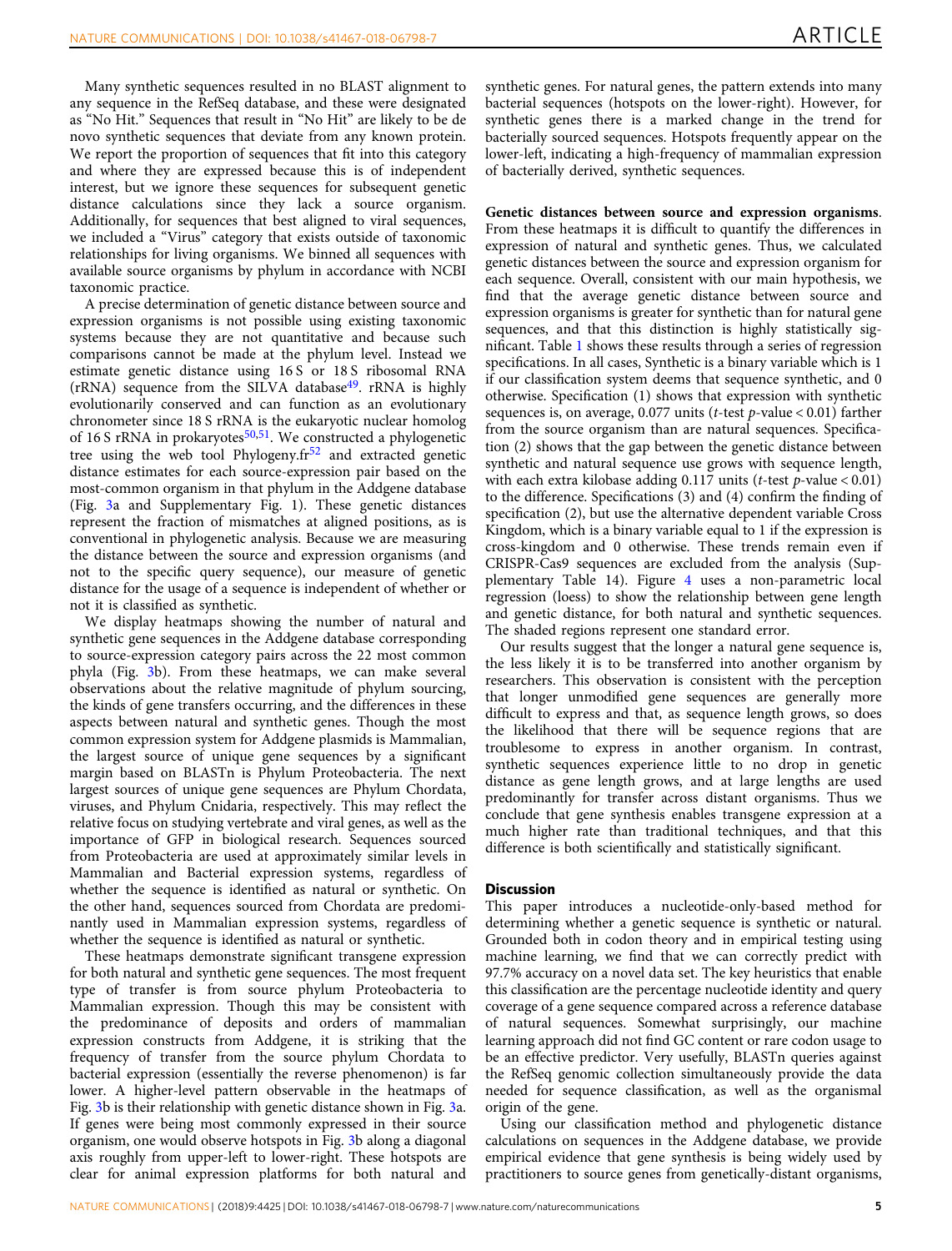<span id="page-5-0"></span>

Fig. 3 Mapping of genetic distances and transgene expression for Addgene sequences. a Phylogenetic tree of the most common source phyla and corresponding heatmap displaying genetic distance of different expression platforms. **b** Heatmaps displaying source phylum and expression platform for (left) natural and (right) synthetic genes

which is a finding of important consequence for biotechnology and biosurveillance communities. The genetic distance between the organism used for gene expression and the organism from which the gene was sourced is not only notably more distant for synthetic rather than natural sequences, but this gap grows as sequence length increases. Our finding sheds light on the tension in using synthesis for longer gene sequences. On one hand, a longer natural gene sequence would be more likely to contain codons problematic for gene transfer, making synthesis more attractive for these sequences. On the other hand, methods and pricing for synthesis vary widely based on DNA length $15$ , and thus community behavior may be influenced by many factors including size limits on common synthetic gene offerings (e.g., gBlocks from Integrated DNA Technologies) towards not using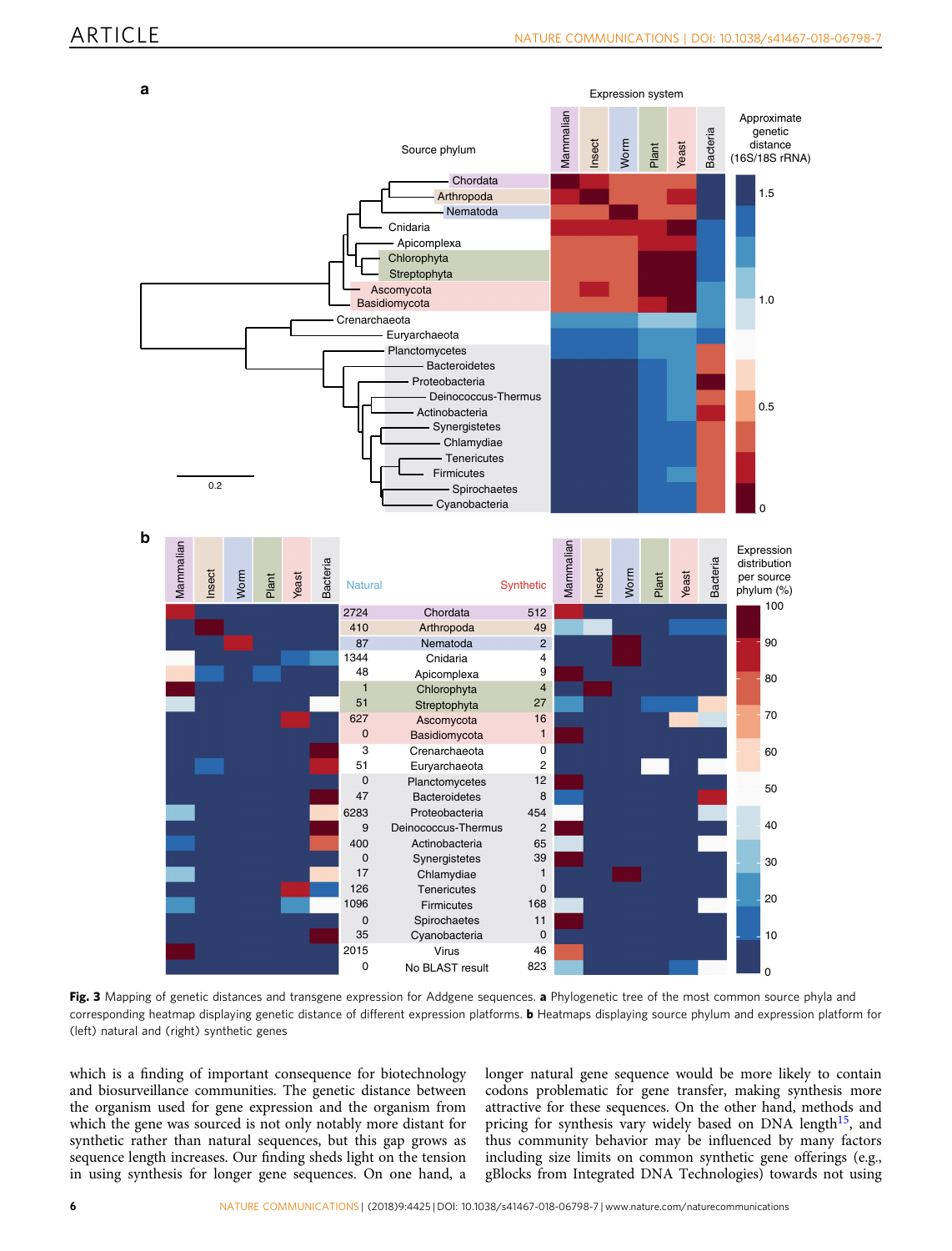<span id="page-6-0"></span>

| Table 1 Regression results comparing natural and synthetic |  |
|------------------------------------------------------------|--|
| sequences from the Addgene Database                        |  |

|                                                                                   | Dependent variable:      |                          |                          |                        |  |  |
|-----------------------------------------------------------------------------------|--------------------------|--------------------------|--------------------------|------------------------|--|--|
|                                                                                   | Genetic<br>distance      | Genetic<br>distance      | Cross<br>kingdom         | Cross<br>kingdom       |  |  |
|                                                                                   | OLS                      | <b>OLS</b>               | <b>OLS</b>               | Logit                  |  |  |
|                                                                                   | (1)                      | (2)                      | (3)                      | (4)                    |  |  |
| Constant                                                                          | $0.499***$<br>(0.006)    | $0.606***$<br>(0.009)    | $0.572***$<br>(0.007)    | $0.452***$<br>(0.035)  |  |  |
| Synthetic                                                                         | $0.077***$<br>(0.018)    | $-0.041$<br>(0.029)      | $-0.017$<br>(0.022)      | $-0.228**$<br>(0.093)  |  |  |
| Gene length [kb]                                                                  |                          | $-0.112***$<br>(0.007)   | $-0.098***$<br>(0.005)   | $-0.587***$<br>(0.035) |  |  |
| Gene length<br>[kb] * Synthetic                                                   |                          | $0.117***$<br>(0.013)    | $0.076***$<br>(0.010)    | $0.495***$<br>(0.049)  |  |  |
| Observations<br>$R^2$<br>Adjusted R <sup>2</sup><br>Log likelihood<br>F statistic | 14,745<br>0.001<br>0.001 | 14,745<br>0.018<br>0.018 | 14,745<br>0.023<br>0.023 | 14,745<br>$-10,000$    |  |  |
|                                                                                   | 17.82                    | 91.8                     | 115.72                   |                        |  |  |
| *p < 0.1; **p < 0.05; ***p < 0.01                                                 |                          |                          |                          |                        |  |  |

synthesis for long sequences. Our results suggest that, at the margin, scientists are more influenced by the ability of gene synthesis to access the treasure trove of natural genetic diversity and transfer it to new organisms.

Determining the provenance of a genetic sequence is typically the first step of forensic attribution associated with biosurveillance. As gene synthesis technology is further democratized and genetically-engineered organisms increase in capability, such sequence classification tools are vital to identifying and monitoring engineered organisms that may be accidentally or deliberately released into new environments. Commercial gene synthesis suppliers already provide some security in this area by screening orders for potentially hazardous sequences<sup>[24](#page-9-0)</sup>. But, as a major U.S. bipartisan biodefense study<sup>[27](#page-9-0)</sup> and ongoing U.S. intelligence agency research programs<sup>[28](#page-9-0)</sup> recently highlighted, there are limited tools to detect engineered organisms, which may have been constructed by circumventing gene synthesis regulations. In these circumstances, there is significant value in being able to analyze the sequences after-the-fact, for example based on an environmental sample obtained from a suspicious site.

The classification method reported here can form part of a suite of tools and strategies that help identify an engineered organism (see Supplementary Discussion for a proposed workflow). Once an organism of interest is isolated, conventional tools can be used for whole genome sequencing, de novo genome assembly or reference genome alignment, and then open reading frame (ORF) detection. Our classification scheme can subsequently be applied to a subset of ORFs or every ORF to identify synthetic genes. Since transfer of natural genes is also of interest for biosecurity purposes, our more general approach of using existing BLASTn and phylogenetic tools to examine ORFs can help identify transgenes and evaluate the likelihood of horizontal or engineered transfer. If an engineered organism cannot be isolated and is part of an impure environmental sample, additional approaches such as 16 s rDNA sequencing and knowledge of environmental baselines may be needed. Upon identification of a synthetic gene, BLAST can provide functional annotation and guide response strategies to the engineered organism harboring the synthetic gene. For example, these approaches would



Fig. 4 Local regressions (LOESS) of genetic distance and gene length for natural and synthetic sequences in the Addgene database. Bands show one standard error in each direction, loess smoothed (span  $= 0.9$ )

accurately identify a recently engineered yeast strain designed to produce opioids as numerous synthetic genes were required to achieve this feat<sup>53</sup>. Other approaches would be needed to identify engineering modifications to non-ORF regions as these are outside the scope of our tools.

A particularly apt setting for our approach is agricultural risk. For decades, through the Coordinated Framework for Regulation of Biotechnology, the USDA Animal and Plant Health Inspection Service has had oversight of genetically engineered organisms that may pose agricultural risk $29$ . However, genetically modified organism (GMO) detection in agriculture has been limited to PCR-based methods with primers designed to target known genes associated with GMOs, which are most commonly synthetic transgenes<sup>54,55</sup>. Detection of GMO crops or food ingredients is of heightened interest in the European Union given stricter regulation. While state of the art methods for GMO detection in the EU have featured more extensive databases, they remain associated with PCR methodology. The Joint Research Center (JRC) of the European Commission constructed the GMOMETHODS database which contained 118 different PCR methods allowing identification of 51 single GM events and 18 taxon-specific genes in a sample as of  $2012^{56}$  $2012^{56}$  $2012^{56}$ . In 2015, the JRC followed up with a database specifically aimed at storing GMO-related sequences called JRC GMO-Amplicons $57$ . Though the database name refers to amplicons, the authors note that the availability of an updated GMO sequence databases has increased relevance after the advent of next-generation sequencing. When coupled with nextgeneration sequencing, our classification method should provide a more general and complementary approach to comparisons against known GMO-associated sequences because it can identify uncatalogued synthetic transgenes, such as those not intended for crop enhancement. In addition to agriculturally oriented agencies, public health, environmental, and biosecurity agencies would benefit from the ability to screen for untargeted genes in organisms to identify unusual risks. Engineered organisms containing synthetic genes are of particular interest because in academic settings they have been demonstrated to produce non-native illicit substances<sup>[53](#page-9-0)</sup>, to express non-native toxins<sup>58</sup>, or to execute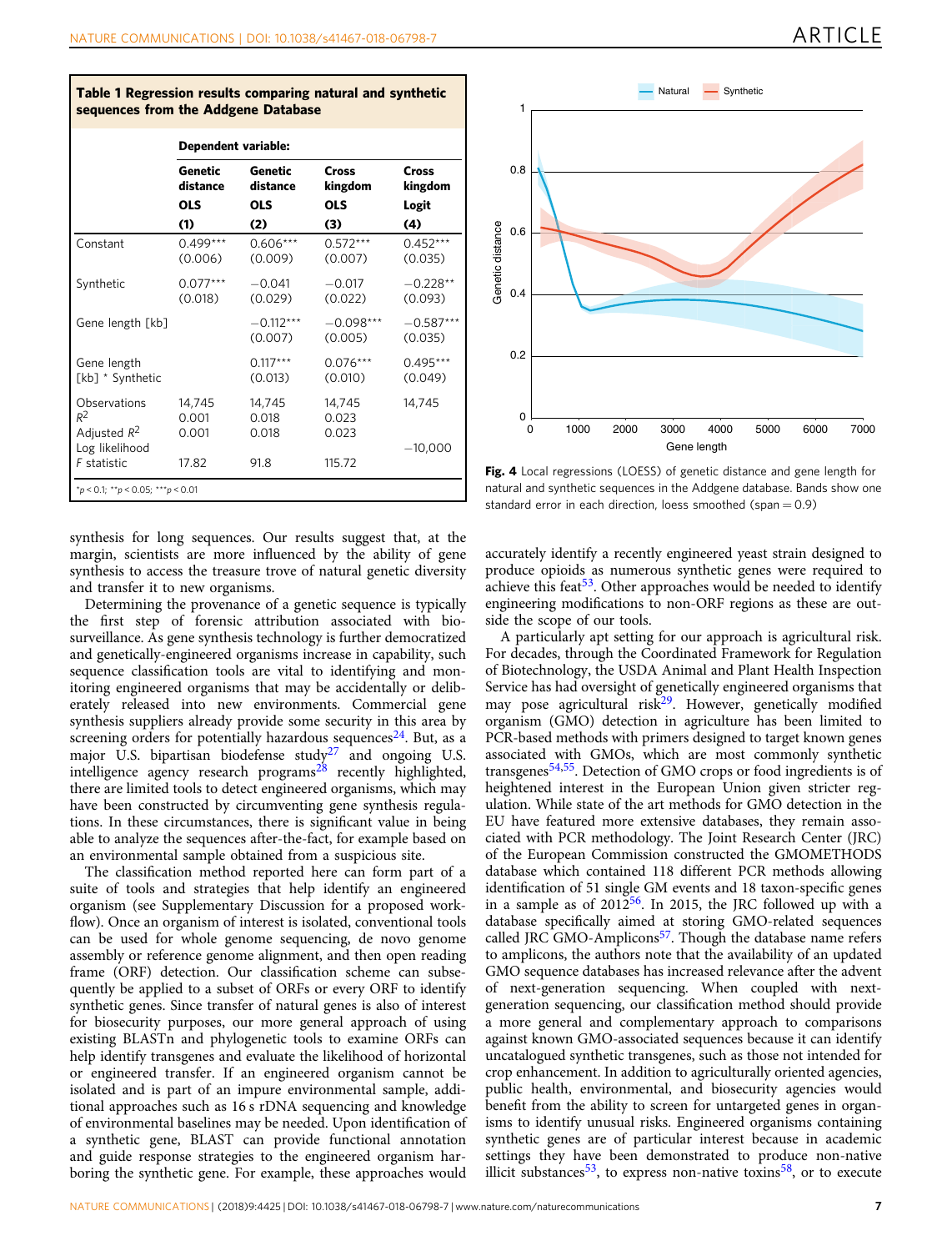complex programs designed to alter human cell fates<sup>59</sup>. Furthermore, engineered microbes released into the environment can persist for years $60,61$ . Because the RefSeq reference genome collection includes pathogen genomes, our classification approach can also be used to identify gene transfers into known pathogens.

As an enabling technology for life science research, gene synthesis has changed the behavior of scientists. In the absence of affordable gene synthesis, researchers could look for parts in a narrow genetic neighborhood where transfer would be relatively easy, or source more broadly across organisms at the cost of potentially incurring much greater engineering effort with little guarantees of eventual success. Today those same researchers can source their parts from wherever makes the most biological sense with the knowledge that gene synthesis should help them overcome one of the main expression challenges. As such, gene synthesis could allow biologists to source genes from farther away in the tree of life. This paper shows that it does, providing a bird's-eye view of the community's preference for relying on gene synthesis to transfer genes across large genetic distances. This trend promises to be of scientific, industrial, and medical use, to the great benefit of biologists and society at large. At the same time, society must be prepared in the event of accidental or deliberate release of genetically engineered organisms, and tools for synthetic sequence identification constitute a foundational part of these efforts.

#### Methods

Codon-substitution sequence percentage identity calculation. As a first approximation for a cutoff value for sequence percentage identity, we calculated the expected sequence identity of any given gene sequence after codon substitution, without accounting for the relative differences in codon usage (Supplementary Table 1). First, we determined the expected percentage identity associated with codon-substitution at the amino acid level. Barring very rare exceptions, the 20 canonical amino acids are each encoded by the same codons throughout all known life. For all but three amino acids, the third nucleotide in the codon is the only variable position. At the codon level, this means that the sequence encoding an amino acid with two codon choices will either remain identical after optimization (3/3 bases unchanged) or be 67% identical (2/3 bases unchanged). Thus, for amino acids with only two synonymous codon choices, the average expected sequence percentage identity is 83%. Similarly, amino acids with four codon choices have an average expected percentage identity of 75% after codon-substitution. The three amino acids feature nucleotide changes at positions other than just the third position. These each have six codon choices. For two of these amino acids—R (arginine) and L (leucine)—there are two codons where the first nucleotide also varies. This case is illustrated in Supplementary Table 2 for R. An R or L codon is expected to have 61% sequence identity on average after optimization. In the case of S (serine) (Supplementary Table 3), two of the six codon choices have differences in the first and second nucleotide in addition to the usual third nucleotide variation. Thus, after determining the expected percentage identity associated with codon-substitution for each amino acid, we obtained a weighted average of 78% using the natural frequency of occurrence of each amino acid<sup>[44](#page-9-0)</sup>. Creating a threshold level that separates natural and synthetic would need to be higher than this, to account for random variance of codon usage. To do this, and more precisely align with actual amino acid usage, we performed a simulation.

Codon-optimization stochastic simulation. We performed a stochastic simulation to model the transfer of genes between 16 organisms: A. thaliana, B. subtilis, C. crescentus CB15, C. elegans, D. melanogaster, D. rerio, E. coli, G. gallus, H. sapiens, M. musculus, N. tobacum, P. falciparum, R. norvegicus, S. cerevisiae, S. coelicolor A3, and T. thermophilus HB27. Codon usage tables for these organisms were obtained from the Codon Usage Database (<http://www.kazusa.or.jp/codon/>). We considered every pairwise transfer of genes within these (including transfer back to the organism itself) and modeled what percentage identity would be expected upon codon optimization. In short, we completed the following steps: (i) Source organism amino acid sequence—Created a random sequence of 1000 amino acids, based on the natural occurrence rate of such amino acids in the source organism; (ii) Source organism nucleotide sequence—For each amino acid in the source organism amino acid sequence we randomly chose a codon that represents it, weighting the choice by the source organism's codon usage table; (iii) Expression organism nucleotide sequence—For each amino acid in the source organism amino acid sequence we randomly chose a codon that represents it, weighting the choice by the expression organism's codon usage table; (iv) Comparison of the Source Organism and Expression Organism nucleotide sequences—we compare sequences codon-by-codon to determine whether they are identical. The set of steps was

repeated 1000 times for each of the  $16<sup>2</sup>$  pairings, yielding 256,000 simulation runs. R code used for the simulation can be found in the Supplemental Code section.

Determination of classification criteria. To identify a suitable classification criteria, we compiled a set of variables that could potentially determine whether a part is naturally occurring ("natural") or was produced synthetically ("synthetic"). Initially, we considered the following variables: Percentage of rare codons (less than 2% occurrence in the host); Percentage of rare codons (less than 5% occurrence in the host); Percentage of rare codons (less than 10% occurrence in the host); Average codon abundancy; GC content; BLAST output variables, such as maximum query coverage, maximum percent identity, maximum percent identity with query coverage greater 50%, maximum percent identity with query coverage greater 50%, maximum percent identity with query coverage greater 85%, maximum percent identity with query coverage greater 95%, number of hits with query coverage greater 50%, number of hits with query coverage greater 85%, and number of hits with query coverage greater 95%. We also tested different combinations of the above variables to assess potential multiplicative or correlative effects.

Host codon occurrences were determined from OpenWetWare for E. coli [\(http://openwetware.org/wiki/Escherichia\\_coli/Codon\\_usage\)](http://openwetware.org/wiki/Escherichia_coli/Codon_usage) and the Kasuza Codon Usage Database for S. cerevisiae and H. sapiens [\(http://www.kazusa.or.jp/](http://www.kazusa.or.jp/codon/) [codon/\)](http://www.kazusa.or.jp/codon/).

Construction of training and test sets for empirical testing. To gain a sense of the percentage sequence identity differences that we would observe and to test the influence of other variables, we constructed a training set consisting of synthetic sequences that were known to be codon optimized for expression in specific organisms and a control set of natural sequences. A complete description of the training and test sets is included in Supplementary Methods.

Procedure for variable reduction using random forest. To determine the most useful set of variables that would distinguish between natural and synthetic sequences, we applied the R package random forest ('randomForest'—[https://cran.](https://cran.r-project.org/web/packages/randomForest/randomForest.pdf) [r-project.org/web/packages/randomForest/randomForest.pdf](https://cran.r-project.org/web/packages/randomForest/randomForest.pdf)). Random forest is a learning method that can be used for classification by constructing a multitude of decision trees using a training data set. With a test set, the individual trees output the mode of the classes. We observe that percent identity is sufficient to predict whether a sequence occurs naturally or was made synthetically. Additional variables did not improve the classification result. Using our training set of sequences, we identified 85% identity as the threshold. Sequences that have a higher percent identity when performing BLASTn against the RefSeq database can be classified as natural, while sequences with a lower percent identity are likely produced synthetically.

Approach for nucleotide BLAST (BLASTn). To align sequences pairwise or to a database, we used the NCBI BLAST + suite. We calculated pairwise alignments using the standalone version on a local machine (ftp://ftp.ncbi.nlm.nih.gov/blast/ executables/blast+/LATEST/—version 2.5.0). For alignments to a larger data base such as RefSeq (see below), we used NCBI BLAST + on Amazon Web Services [\(https://aws.amazon.com/marketplace/pp/B00N44P7L6/ref](https://aws.amazon.com/marketplace/pp/B00N44P7L6/ref=mkt_wir_ncbi_blast#version2.5.0)=mkt\_wir\_ncbi\_blast# —[version2.5.0](https://aws.amazon.com/marketplace/pp/B00N44P7L6/ref=mkt_wir_ncbi_blast#version2.5.0)). In both cases, since we only have nucleotide sequences in our database and are looking for only related sequences, we use the 'BLASTn' algorithm and apply following parameters: Maximum target sequences = 999,999; Expect threshold = 1; Word size = 11 (4 for pairwise alignment); Match score = 2; Mismatch score =  $-3$ ; Gap cost – Existence = 5, Extension = 2.

We chose to perform BLASTn against the Reference Sequence (RefSeq) database. RefSeq is maintained and provided freely by the National Center for Biotechnology Information (NCBI) and is, to our knowledge, the most comprehensive database of the genetic sequences found in natural organisms<sup>[37,38](#page-9-0)</sup>.

Application of classification scheme to Addgene data. For the alignment of all Addgene sequences against the RefSeq data base, we used NCBI BLAST  $+$  on Amazon Web Services. We ran a c3.8xlarge instance ([https://aws.amazon.com/ec2/](https://aws.amazon.com/ec2/instance-types/?nc1=h_ls) [instance-types/?nc1](https://aws.amazon.com/ec2/instance-types/?nc1=h_ls)=h\_ls) with 32 virtual CPUs and 60 GiB memory. The BLAST + suite contains only the tax ID for each entry. To access the kingdom and scientific name of each hit we use the taxonomy database (ftp://ftp.ncbi.nlm.nih. gov/blast/db/taxdb.tar.gz). We ran the BLAST+ commands directly on the Amazon Web Service instance using this command line option:

blastn -query AddgeneSequenes.fasta -db refseq\_genomic -evalue 1 -max\_target\_seqs 999999 -word\_size 11 -gapopen 5 -gapextend 2 -penalty −3 -reward 2 -outfmt "6 qseqid sseqid sacc sskingdoms staxids sscinames scomnames length evalue pident nident mismatch qcovs qcovhsp qstart qend sstart send" -out RefSeq\_AddgeneSequenes.txt.

We are grateful to Addgene for sharing their data with us for this research project. The data was received in multiple CSV files. The Addgene data contains a wide range of information for each plasmid in the repository. For this research project we focused on the following information: Plasmid name/ID; The year a plasmid was deposited with Addgene; Plasmid expression system (vector type); Plasmid sequence; Features on the plasmid (e.g., ORFs, ribozyme binding sites,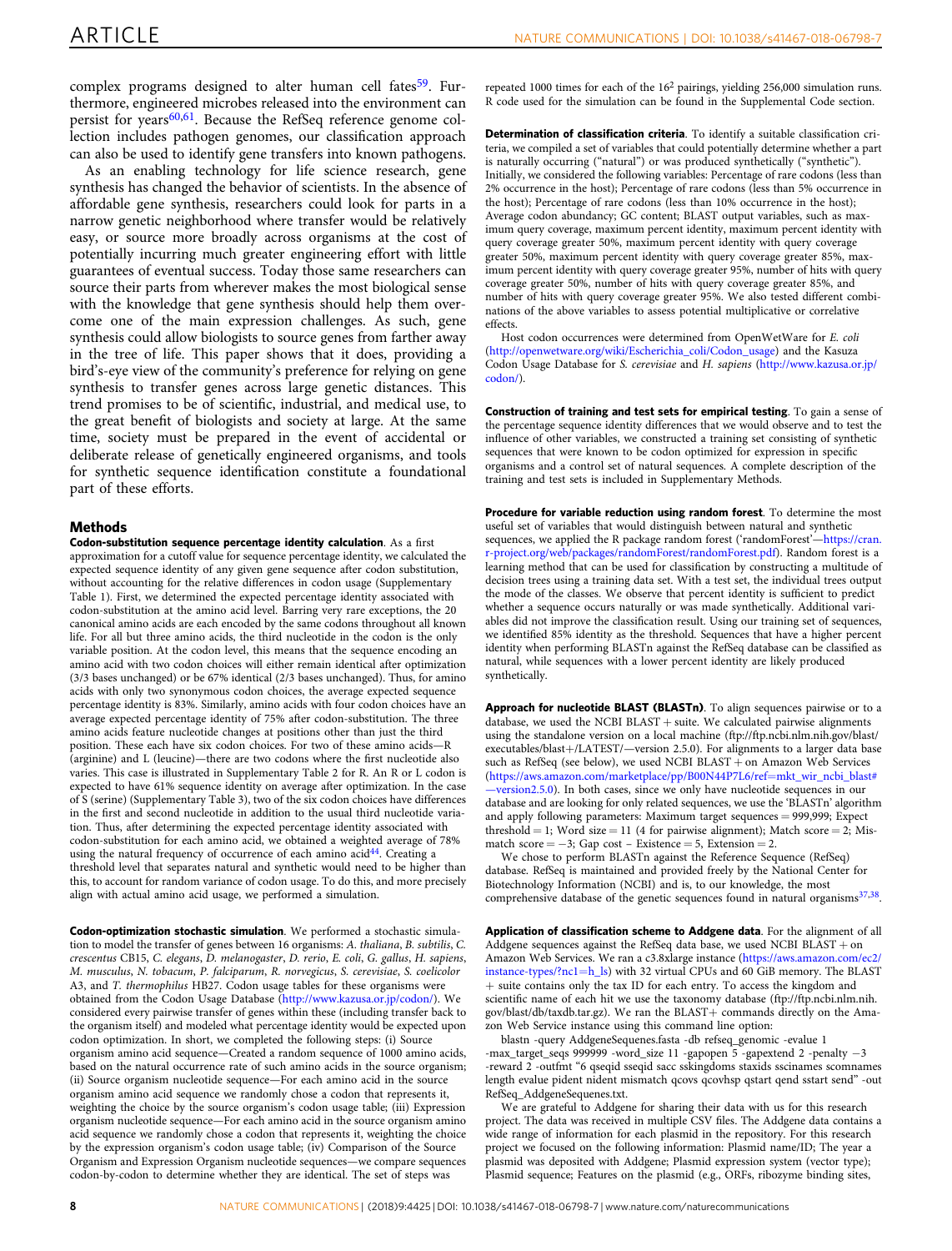<span id="page-8-0"></span>promotors) and the start and end position of each feature. We subsample the available data and only considered plasmids for which a submission date, a full sequence, and a list of annotated biological parts was provided.

Two pieces of information from the previous list needed to be cleaned for this research project. The 'features' information was cleaned and summarized to reduce the computational power that was needed to align the sequences to the RefSeq data base. We removed all features except for ORFs. Theoretical ORFs within plasmid sequences were detected by Addgene. Prior to June 26, 2017 (the launch date of SnapGene-powered maps), Addgene in-house software was used to detect theoretical ORFs. An arbitrary minimum ORF length of 150 amino acids was set and start codons (ATG) were searched for in all six reading frames. We then aligned all Addgene-identified ORFs pairwise using BLAST+. Each sequence received a unique ID, and if two sequences had 100% query coverage and 100% identity, then the same ID was given to the identical sequences.

We also cleaned the plasmid expression system information by converting each entry into one of seven simplified expression categories. This was necessary because the information is not curated by Addgene and scientists often add more than one expression system. This was done by making two assumptions: (1) that information with multiple entries were most likely cloned in a lower life form and primarily expressed in the highest life form listed; (2) that information containing viral expression platforms were primarily intended for mammalian expression. Supplementary Table 13 lists the full set of original categories and the corresponding simplified expression category assigned.

Exclusion of antibiotic resistance gene sequences. Antibiotic resistances are used differently than other genes. Notably, the requirement of every plasmid to contain an antibiotic resistance or other selective marker means that a small number of genes are used highly redundantly. In addition, antibiotic resistances have been acquired by natural pathogens of high medical interest and therefore synthetic versions of these sequences are more likely to be found in the RefSeq database, potentially leading to false natural classification. Therefore, we removed them from our sample. First, we retrieved the most common antibiotic resistances from the Addgene website ([http://blog.addgene.org/plasmids-101-everything-you](http://blog.addgene.org/plasmids-101-everything-you-need-to-know-about-antibiotic-resistance-genes)[need-to-know-about-antibiotic-resistance-genes\)](http://blog.addgene.org/plasmids-101-everything-you-need-to-know-about-antibiotic-resistance-genes) and created a list of all the features in the Addgene database that are labeled as one of the antibiotic resistances. We retrieved the sequences of these features and built a database that we aligned to all other sequences from the Addgene database. If an ORF shares more than 85% query coverage and more than 85% identity with one of the previous identifies antibiotic resistances, then we consider it as an antibiotic resistance. With this approach we identified 534 unique antibiotic resistance sequences in our sample, and we excluded these sequences from further analyses.

Exclusion of sequences with query coverage between 15–85%. As described above, in our test and training sets we classified sequences that with a more than 85% identity hit in the RefSeq data base as natural. In the Addgene data we add one additional constraint, reflecting the usage of fusion proteins (which were not in our training or test data). This is important because we would not want to classify an entire sequence as natural if 50% of the sequence has 100% sequence identity, whereas the other 50% has 0%—but this is exactly the result that would be obtained if we ignore the query coverage (which reveals this percentage of the sequence that is being matched).

We impose an additional requirement that genes must also have more than 85% query coverage to be deemed natural. Sequences that have less than 15% query coverage with any sequence in the RefSeq database, or those than result in "No Hit", are likely to be so unnatural (true de novo sequences) as to be considered synthetic. As already mentioned, in our training data we observed too few instances with low query coverage and high percentage identity, to determine a precise tradeoff for how much query coverage would be optimal. Nevertheless, we chose an 85% query coverage cutoff as a form of robustness against misclassifications with BLASTn. This was guided by not wanting to pick too high a level, lest we exclude natural sequences with added tags for common purposes such as purification or localization, which are often 20–100 base pairs (and therefore less than 10% of a standard 1000 base pair gene). Similarly, we did not want to pick too low a level, since BLASTn searches preferentially for highly identical regions, and thus might cut off the end of a synthetic sequence yielding a maximal-scoring segment pair with lower query coverage and higher percentage identity (thus falsely classified as natural).

For sequences with less than 15% query coverage, we assume that they are fully synthetic. This threshold is somewhat arbitrarily to reflect that longer sequences are unlikely to be fusion proteins (and to be consistent with an upper threshold of 85%).

We hypothesized that sequences resulting in query coverages between 15 and 85% are very likely to be fusion proteins. We test this for the set of putative fusion proteins by removing the portion of the query that successfully aligned in the first BLAST and re-running BLAST on the remaining shortened sequence. We found that many of the remaining sequence queries aligned with high query coverage on the second BLAST, suggesting that they were indeed fusion proteins.

**Regression analysis**. For the regression analyses shown in Table [1](#page-6-0) we used the software package StataIC 12(details in Supplementary Code). We ran ordinary least square regressions (OLS) for the following specifications:

- 1. Genetic Distance =  $\alpha + \beta$  Synthetic<br>2. Genetic Distance =  $\alpha + \beta$  Synthetic
- Genetic Distance =  $\alpha + \beta$  Synthetic +  $\gamma$  Gene Length +  $\psi$  Gene Length  $\times$  Synthetic
- 3. Cross Kingdom =  $\alpha + \beta$  Synthetic +  $\gamma$  Gene Length +  $\psi$  Gene Length  $\times$  Synthetic

In specification (4) we repeated the third specification but estimated it using a logit regression, to reflect the binary outcome variable.

In Fig. [4](#page-6-0) we estimate two regressions, one on synthetic genes and the other on natural one, using the loess regression function in ggplot (details in Supplemental Code). In each case we used a local regression of GeneticDistance on GeneLength with a span of 0.9.

Evaluation of transgene expression. We assigned a source organism for each gene sequence based on the organism of best BLASTn alignment. To determine source organisms, we faced a choice of whether to use BLASTn or BLASTx (which translates the queried nucleotide sequence into a protein sequence and searches for that). We chose to use BLASTn for several reasons. First, the use of BLASTx would require an additional BLAST run. Second, although protein-based BLAST strategies are recommended for determining the structure and function of proteins encoded by genes, BLASTx may be less accurate than BLASTn for source organism determination because NCBI protein collections are more sparsely populated than NCBI nucleotide collections and because protein sequences are more highly conserved. Spot testing confirmed this, with BLASTx appearing to offer lower resolution than BLASTn for source organism identification. In future studies, one could envision evaluating a wide range of BLAST strategies for source organism determination, including weighting nucleotides by codon position. In any case, we expect that these differences in source organism assignment would be negligible if organisms were grouped by phylum as we have done. To compare the performance of BLASTn and BLASTx in determination of the phyla of source organisms, we manually evaluated 50 randomly chosen sequences from the Addgene data. In 25 out of the 50 sequences, the two approaches led to differing conclusions for the maximal-scoring segment pair (most of which had lower %QCov and %Id scores from BLASTx than from BLASTn). Within these, however, only 5 displayed differences in phylum.

We determined the expression category using the cleaned Addgene data for expression system (Supplementary Table 13). We determined a representative organism for each phylum by most common member of that phylum in the Addgene database and obtained 16 S/18 S ribosomal RNA sequences for each organism (see Supplementary Fig. 1).

Code availability. All the authors' analysis code is included in the Supplementary Information.

Our analyses were run on: R version 3.3.1 (for the codon simulation) and 3.4.1, Python version 3.5, and Stata version IC12.

#### Data availability

The following data were used for this paper: Addgene plasmid data: proprietary to Addgene, viewable but not downloadable at <https://www.addgene.org/>. RefSeq reference genome collection: Available at [https://www.ncbi.nlm.nih.gov/refseq/.](https://www.ncbi.nlm.nih.gov/refseq/) Codon Usage Databases: Available at <https://www.kazusa.or.jp/codon>, and [https://](https://openwetware.org/wiki/Escherichia_coli/Codon_usage) [openwetware.org/wiki/Escherichia\\_coli/Codon\\_usage.](https://openwetware.org/wiki/Escherichia_coli/Codon_usage) SILVA 16S rRNA Database: Available at [https://www.arb-silva.de/.](https://www.arb-silva.de/) All other data available upon request from the authors. Machine readable versions of the data presented in the Supplementary Information are available at [https://github.com/AKunjapur/Synthetic-gene](https://github.com/AKunjapur/Synthetic-gene-classification)classifi[cation](https://github.com/AKunjapur/Synthetic-gene-classification).

Received: 13 January 2018 Accepted: 13 September 2018 Published online: 24 October 2018

#### References

- 1. Wilkinson, B. & Micklefield, J. Mining and engineering natural-product biosynthetic pathways. Nat. Chem. Biol. 3, 379-386 (2007).
- 2. An homage to unusual creatures. [Editorial]. Nat. Methods 14, 827 (2017) [https://www.nature.com/articles/nmeth.4428.](https://www.nature.com/articles/nmeth.4428)
- Johnson, I. S. I. Human insulin from recombinant DNA technology. Science 219, 632–637 (1983).
- 4. Saiki, R. K. et al. Primer-directed enzymatic amplification of DNA with a thermostable DNA polymerase. Science 239, 487–491 (1988).
- 5. Chalfie, M., Tu, Y., Euskirchen, G., Ward, W. & Prasher, D. Green fluorescent protein as a marker for gene expression. Science 263, 802–805 (1994).
- 6. Jinek, M. et al. RNA-programmed genome editing in human cells. eLife 2, 331–338 (2013).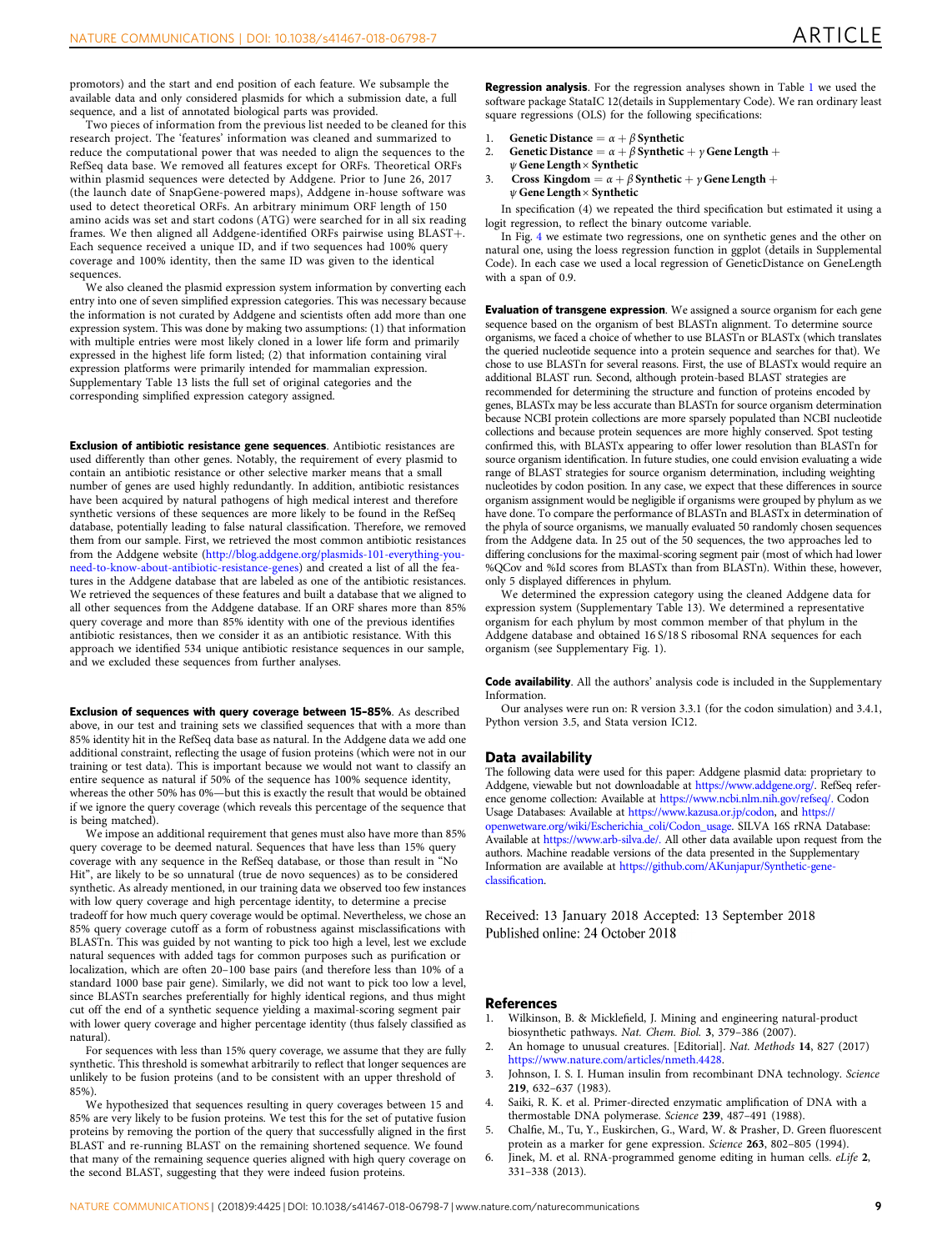- <span id="page-9-0"></span>7. Cong, L. et al. Multiplex genome engineering using CRISPR/Cas systems. Science 339, 819–823 (2013).
- 8. Mali, P. et al. RNA-guided human genome engineering via Cas9. Science 339, 823–6 (2013).
- 9. Boyden, E. S., Zhang, F., Bamberg, E., Nagel, G. & Deisseroth, K. Millisecondtimescale, genetically targeted optical control of neural activity. Nat. Neurosci. 8, 1263–1268 (2005).
- 10. Zhang, F. et al. Multimodal fast optical interrogation of neural circuitry. Nature 446, 633–639 (2007).
- 11. Smanski, M. J. et al. Synthetic biology to access and expand nature's chemical diversity. Nat. Rev. Microbiol. 14, 135–149 (2016).
- 12. Ziemert, N., Alanjary, M. & Weber, T. The evolution of genome mining in microbes–a review. Nat. Prod. Rep. 33, 988–1005 (2016).
- 13. Gustafsson, C., Govindarajan, S. & Minshull, J. Codon bias and heterologous protein expression. Trends Biotechnol. 22, 346–353 (2004).
- 14. Plotkin, J. B. & Kudla, G. Synonymous but not the same: the causes and consequences of codon bias. Nat. Rev. Genet. 12, 32–42 (2011).
- Czar, M. J., Anderson, J. C., Bader, J. S. & Peccoud, J. Gene synthesis demystified. Trends Biotechnol. 27, 63–72 (2009).
- 16. Kosuri, S. & Church, G. M. Large-scale de novo DNA synthesis: technologies and applications. Nat. Methods 11, 499–507 (2014).
- 17. Quax, T. E. F., Claassens, N. J., Sö, D. & Van Der Oost, J. Codon bias as a means to fine-tune gene expression. Mol. Cell 59, 149–161 (2015).
- 18. Goodman, D. B., Church, G. M. & Kosuri, S. Causes and effects of N-terminal codon bias in bacterial genes. Science 342, 475–479 (2013).
- 19. Chaney, J. L. et al. Widespread position-specific conservation of synonymous rare codons within coding sequences. PLoS Comput. Biol. 13, e1005531 (2017).
- 20. Gibson, D. G. et al. Enzymatic assembly of DNA molecules up to several hundred kilobases. Nat. Methods 6, 343–345 (2009).
- 21. Engler, C., Gruetzner, R., Kandzia, R. & Marillonnet, S. Golden gate shuffling: a one-pot DNA shuffling method based on type IIs restriction enzymes. PLoS ONE 4, e5553 (2009).
- 22. Reisch, C. R. & Prather, K. L. J. The no-SCAR (Scarless Cas9 Assisted Recombineering) system for genome editing in Escherichia coli. Sci. Rep. 5, 15096 (2015).
- 23. Carlson, R. The pace and proliferation of biological technologies. Biosecurity Bioterrorism Biodefense Strateg. Pract. Sci. 1, 203–214 (2003).
- 24. Bügl, H. et al. DNA synthesis and biological security. Nat. Biotechnol. 25, 627–629 (2007).
- 25. Garfinkel, M. S., Endy, D., Epstein, G. L. & Friedman, R. M. Synthetic genomics-options for governance. Biosecurity Bioterrorism Biodefense Strateg. Pract. Sci. 5, 359–362 (2007).
- 26. Adam, L. et al. Strengths and limitations of the federal guidance on synthetic DNA. Nat. Biotechnol. 29, 208–210 (2011).
- 27. Blue Ribbon Study Panel on Biodefense. A National Blueprint for Biodefense: Leadership and Major Reform Needed to Optimize Efforts – Bipartisan Report of the Blue Ribbon Study Panel on Biodefense (Hudson Institute, Washington, DC, 2015).
- 28. IARPA-BAA-17-07 Finding Engineering-Linked Indicators (FELIX). Intelligence Advanced Research Projects Agency. (Office of the Director of National Intelligence, Washington, DC, 2017).
- 29. Office of Science and Technology Policy. Modernizing the Regulatory System for Biotechnology Products: Final Version of the 2017 Update to the Coordinated Framework for the Regulation of Biotechnology. Available at: [https://obamawhitehouse.archives.gov/sites/default/](https://obamawhitehouse.archives.gov/sites/default/files/microsites/ostp/2017_coordinated_framework_update.pdf)files/microsites/ostp/ [2017\\_coordinated\\_framework\\_update.pdf](https://obamawhitehouse.archives.gov/sites/default/files/microsites/ostp/2017_coordinated_framework_update.pdf) (Office of Science and Technology Policy, Washington, DC, 2017).
- National Academies of Sciences, E. and M. Biodefense in the Age of Synthetic Biology. (National Academies Press, 2018).
- 31. Herscovitch, M., Perkins, E., Baltus, A. & Fan, M. Addgene provides an open forum for plasmid sharing. Nat. Biotechnol. 30, 316–317 (2012).
- 32. Marx, V. Plasmids: shopping in the age of plenty. Nat. Meth 11, 795–798 (2014).
- 33. Thompson, N. & Zyontz, S. Who tries (and who succeeds) in staying at the forefront of science: evidence from the DNA-editing technology, CRISPR. SSRN Electron. J. <https://doi.org/10.2139/ssrn.3073227> (2017).
- 34. Long, M. & Gillespie, J. H. Codon usage divergence of homologous vertebrate genes and codon usage clock. J. Mol. Evol. 32, 6-15 (1991).
- 35. Altschul, S. F., Gish, W., Miller, W., Myers, E. W. & Lipman, D. J. Basic local alignment search tool. J. Mol. Biol. 215, 403–410 (1990).
- 36. Johnson, M. et al. NCBI BLAST: a better web interface. Nucleic Acids Res. 36, W5–W9 (2008).
- 37. Pruitt, K., Katz, K., Sicotte, H. & Maglott, D. Introducing RefSeq and LocusLink: curated human genome resources at the NCBI. Trends Genet. 16, 44–47 (2000).
- 38. Pruitt, K. D. et al. RefSeq: an update on mammalian reference sequences. Nucleic Acids Res. 42, D756–D763 (2014).
- 39. Sharp, P. M. & Li, W. H. The codon Adaptation Index--a measure of directional synonymous codon usage bias, and its potential applications. Nucleic Acids Res. 15, 1281–1295 (1987).
- 40. Carbone, A., Zinovyev, A. & Képès, F. Codon adaptation index as a measure of dominating codon bias. Bioinformatics 19, 2005–2015 (2003).
- 41. Grote, A. et al. JCat: a novel tool to adapt codon usage of a target gene to its potential expression host. Nucleic Acids Res. 33, W526–W531 (2005).
- 42. Puigbò, P., Guzmán, E., Romeu, A. & Garcia-Vallvé, S. OPTIMIZER: a web server for optimizing the codon usage of DNA sequences. Nucleic Acids Res. 35, W126–W131 (2007).
- 43. Shen, S. Benefits of codon optimization. DECODED Online Newsletter. [http://](http://www.idtdna.com/pages/decoded/decoded-articles/synthetic-biology/decoded/2016/04/27/benefits-of-codon-optimization) [www.idtdna.com/pages/decoded/decoded-articles/synthetic-biology/decoded/](http://www.idtdna.com/pages/decoded/decoded-articles/synthetic-biology/decoded/2016/04/27/benefits-of-codon-optimization) 2016/04/27/benefi[ts-of-codon-optimization.](http://www.idtdna.com/pages/decoded/decoded-articles/synthetic-biology/decoded/2016/04/27/benefits-of-codon-optimization) (Accessed 15 Dec 2016).
- 44. Gilis, D., Massar, S., Cerf, N. J. & Rooman, M. Optimality of the genetic code with respect to protein stability and amino-acid frequencies. Genome Biol. 2, research0049.1 (2001).
- 45. Breiman, L. Random forests. Mach. Learn. 45, 5–32 (2001).
- Liaw, A. & Wiener, M. Classification and regression by randomForest. R news 2, 18–22 (2002).
- 47. Carlson, R. The changing economics of DNA synthesis. Nat. Biotechnol. 27, 1091–1094 (2009).
- 48. Carlson, R. (2016) On DNA and transistors. [http://www.synthesis.cc/](http://www.synthesis.cc/synthesis) [synthesis](http://www.synthesis.cc/synthesis). (Accessed 14 Sep 2017).
- 49. Quast, C. et al. The SILVA ribosomal RNA gene database project: improved data processing and web-based tools. Nucleic Acids Res. 41, D590–D596 (2013).
- 50. Field, K. et al. Molecular phylogeny of the animal kingdom. Science 239, 748–753 (1988).
- 51. Yarza, P. et al. The all-species living tree project: a 16S rRNA-based phylogenetic tree of all sequenced type strains. Syst. Appl. Microbiol. 31, 241–250 (2008).
- 52. Dereeper, A. et al. Phylogeny.fr: robust phylogenetic analysis for the nonspecialist. Nucleic Acids Res. 36, W465–W469 (2008).
- 53. Galanie, S., Thodey, K., Trenchard, I. J., Filsinger Interrante, M. & Smolke, C. D. Complete biosynthesis of opioids in yeast. Science 349, 1095–100 (2015).
- 54. James, D., Schmidt, A.-M., Wall, E., Green, M. & Masri, S. Reliable detection and identification of genetically modified maize, soybean, and canola by multiplex PCR analysis. J. Agric. Food Chem. 51, 5829–5834 (2003).
- 55. Holst-Jensen, A. Testing for genetically modified organisms (GMOs): Past, present and future perspectives. Biotechnol. Adv. 27, 1071–1082 (2009).
- 56. Bonfini, L., van den Bulcke, M. H., Mazzara, M., Ben, E. & Patak, A. GMOMETHODS: The European Union Database of reference methods for GMO analysis. J. AOAC Int. 95, 1713–1719 (2012).
- 57. Petrillo, M. et al. JRC GMO-Amplicons: a collection of nucleic acid sequences related to genetically modified organisms. Database 2015, pii: bav101 (2015).
- 58. Clayton, M. A., Clayton, J. M., Brown, D. R. & Middlebrook, J. L. Protective vaccination with a recombinant fragment of Clostridium botulinum neurotoxin serotype A expressed from a synthetic gene in Escherichia coli. Infect. Immun. 63, 2738–2742 (1995).
- Kitada, T., DiAndreth, B., Teague, B. & Weiss, R. Programming gene and engineered-cell therapies with synthetic biology. Science 359, eaad1067 (2018).
- 60. Krumme, M. Lou et al. Behavior of pollutant-degrading microorganisms in aquifers: predictions for genetically engineered organisms. Environ. Sci. Technol. 28, 1134–1138 (1994).
- 61. Ripp, S. et al. Controlled field release of a bioluminescent genetically engineered microorganism for bioremediation process monitoring and control. Environ. Sci. Technol. 34, 846–853 (2000).

#### Acknowledgements

We are tremendously indebted to Addgene for sharing their data, answering questions as they arose, and providing manuscript feedback. We thank Dr. Alec Nielsen (MIT), Dr. Darrell Ricke (MIT), and Dr. James Comolli (MIT) for discussions about BLAST. We are grateful to Dr. Nili Ostrov (Harvard) and George Chao (Harvard) for discussions about genetic distance calculations. A.M.K. was supported by a National Science Foundation Graduate Research Fellowship. P.P. was supported by two grants of the European Union's Seventh Framework Programme FP7. The collaborative research project ST-FLOW (KBBE-2011-5—Grant Agreement number 289326) and the People Programme (Marie Skłodowska-Curie Actions—Grant Agreement number 612614) and N.C.T. was supported by a grant from MIT.

#### Author contributions

A.M.K. and N.C.T. conceived the study. P.P. tabulated Addgene descriptive statistics and developed/implemented classification scheme under guidance from A.M.K. and N.C.T. A.M.K. and N.C.T. performed codon-substitution and codon-optimization analyses, respectively. P.P. performed all data analysis of BLAST results, genetic distances, and regressions under guidance from N.C.T. A.M.K. performed phylogenetic analysis to determine genetic distances and categorized source/expression organisms. A.M.K. and N.